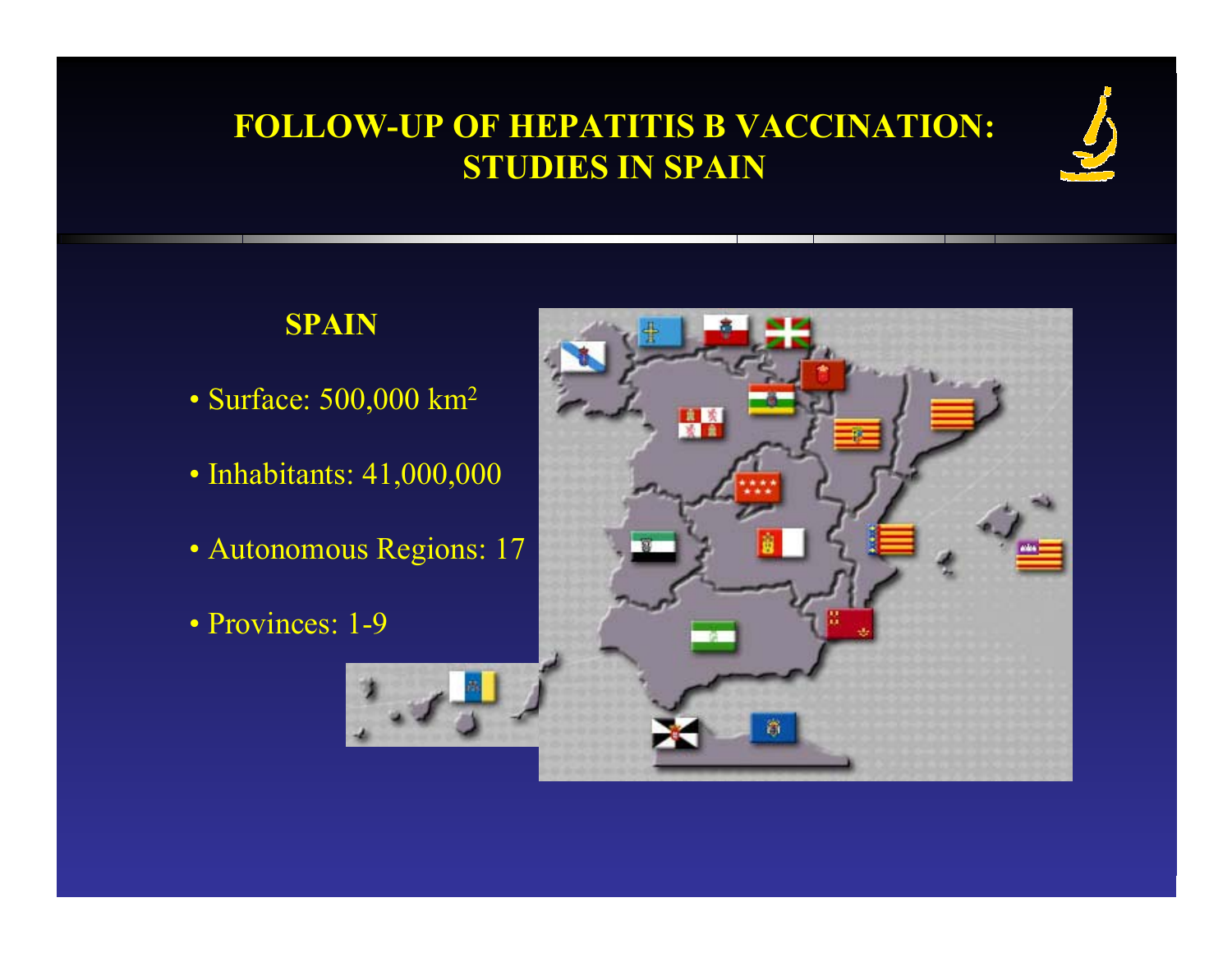

#### **INCIDENCE OF HEPATITIS B IN SPAIN**

- Higher incidence: 15-24 years
- Calculated 12,000 new cases each year
- Around 700,000 people infected by HBV
- 5-10 % show chronic evolution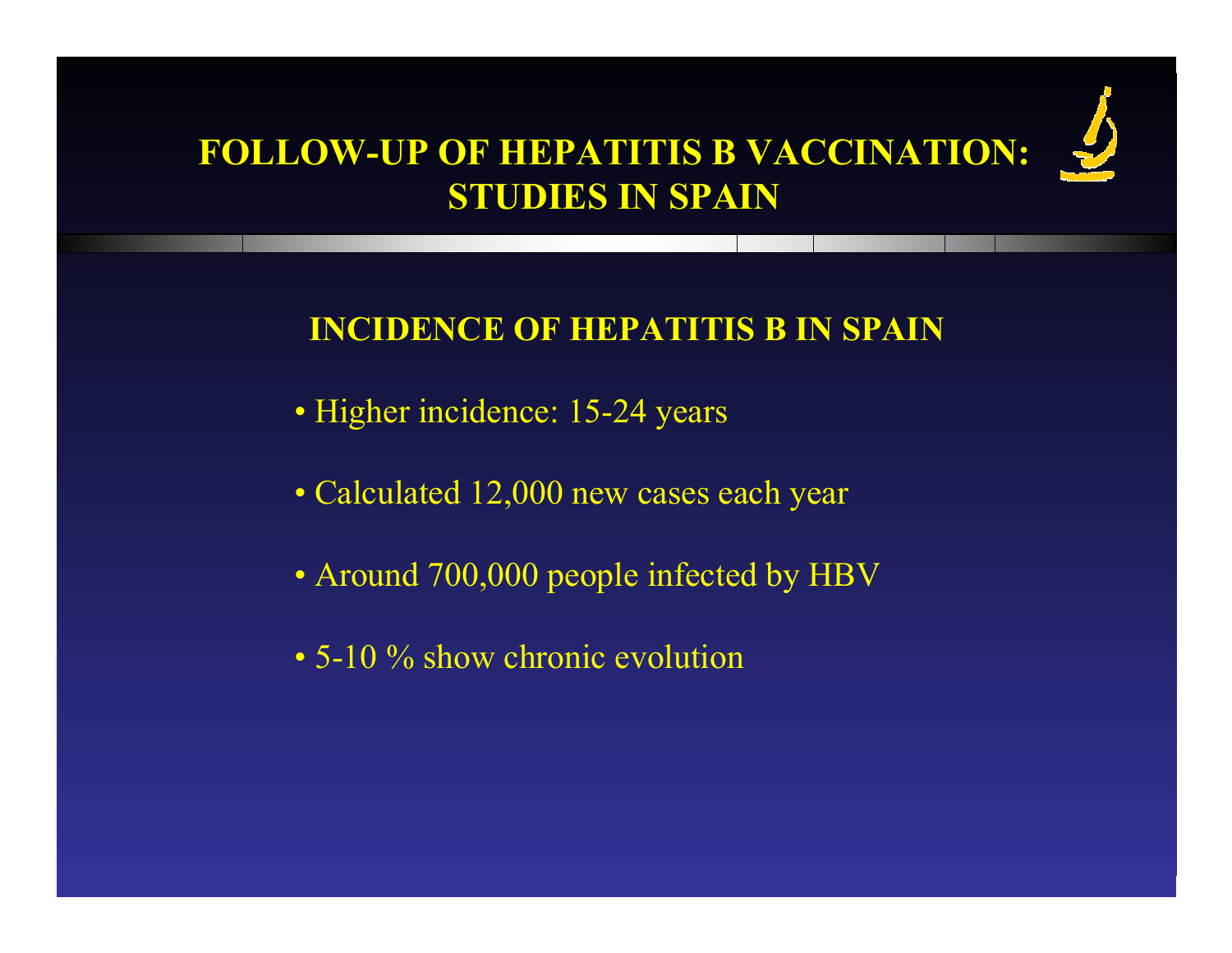



**Annual incidence of new hepatitis B cases: 100-150/100,000 inhabitants**

- approximately: 60,000 per year
- symptomatic acute hepatitis B: 12,000 per year

(Advisory Board on Vaccination, 2001)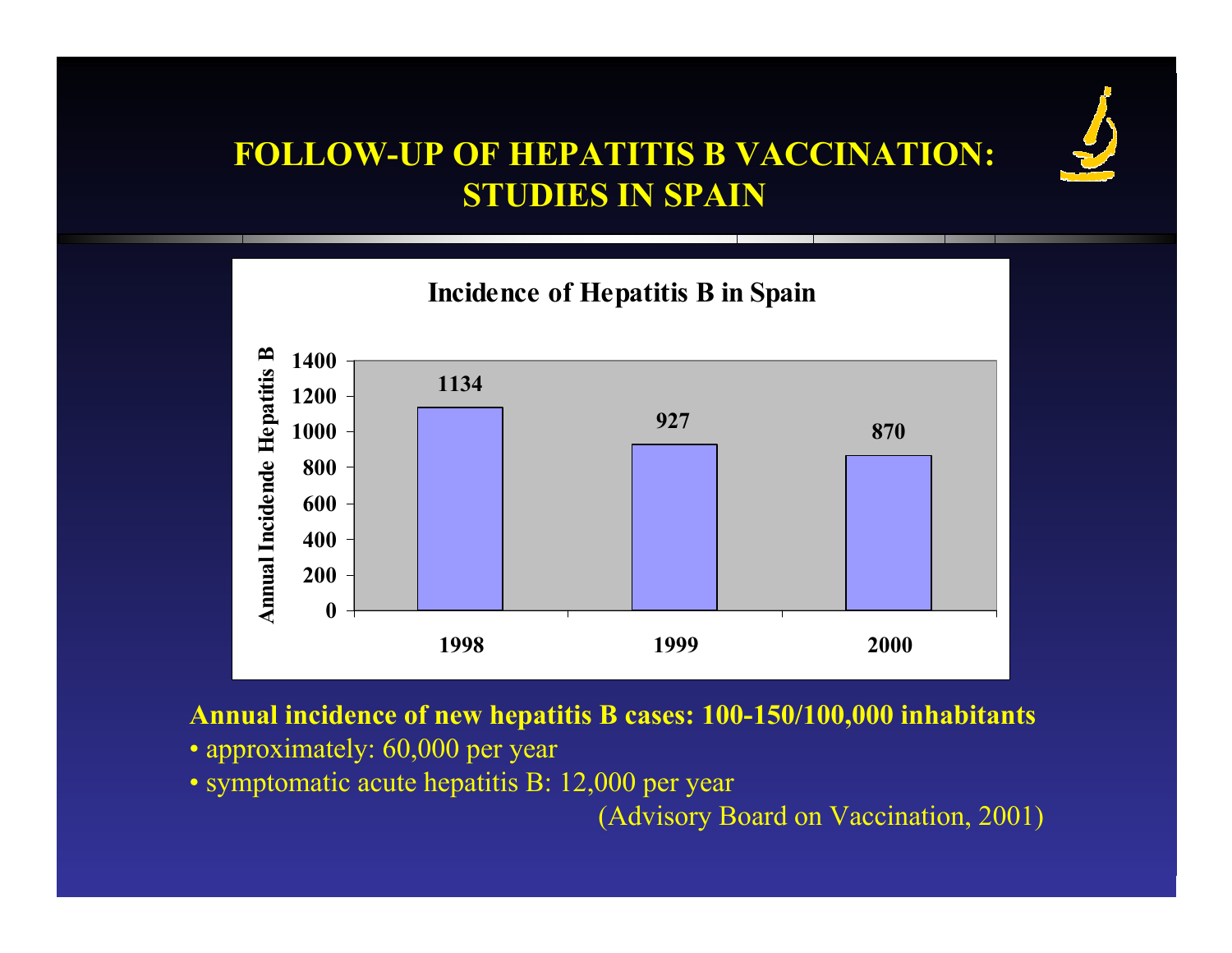



**Spanish National Seroprevalence Survey of Communicable Diseases**

(National Council of Health, Ministry of Health, 1996)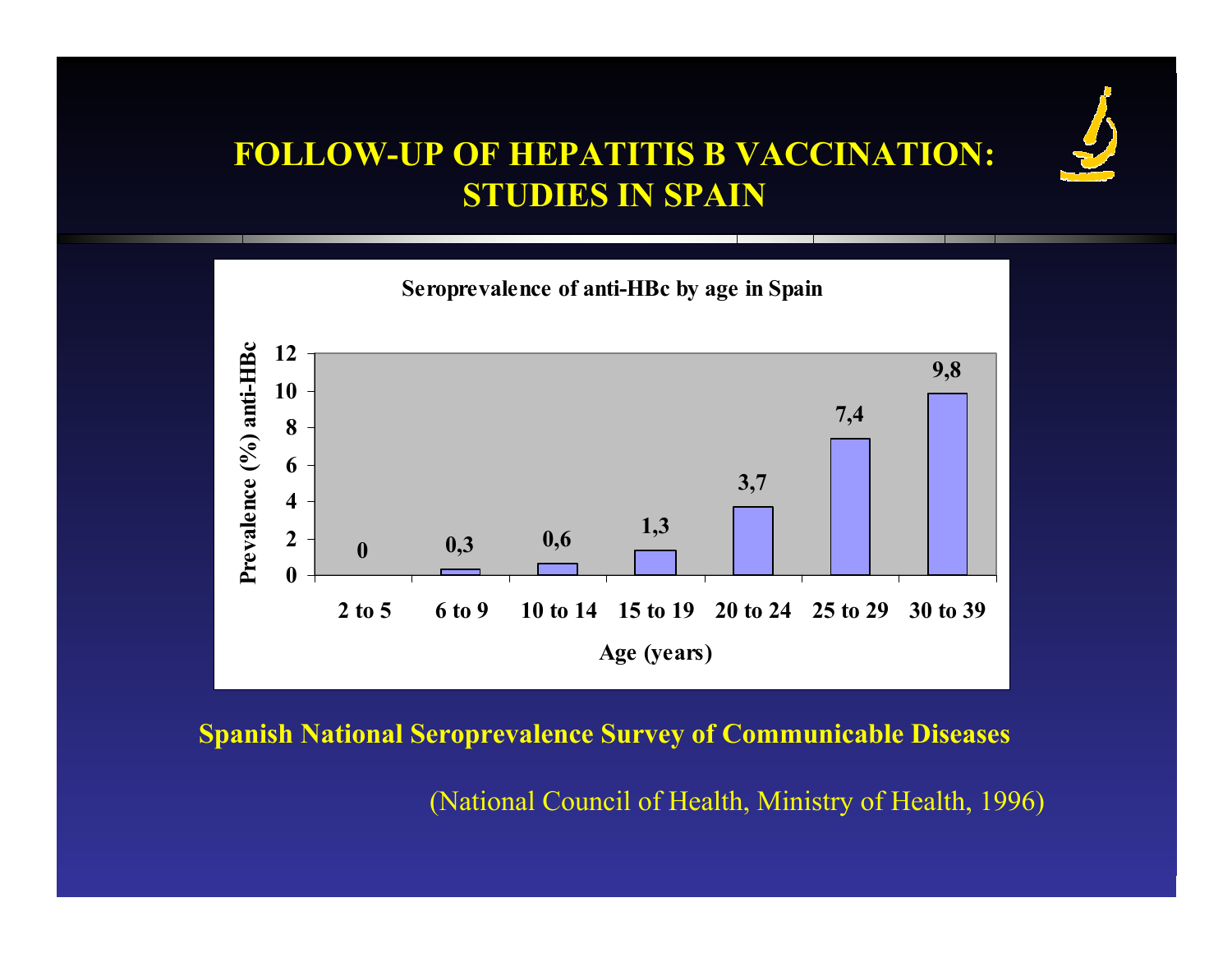

#### **BACKGROUND**

- 1980-1990selective vaccination of high-risk groups
- 1991 (October) Catalonia: universal vaccination at 12 years-olds
- 1992 (June) National Council of Health recommends to Autonomous Regions immunization programmes for adolescents

1998 All 17 Autonomous Regions have immunization programmes for adolescents

(de la Torre, Vaccine 1998)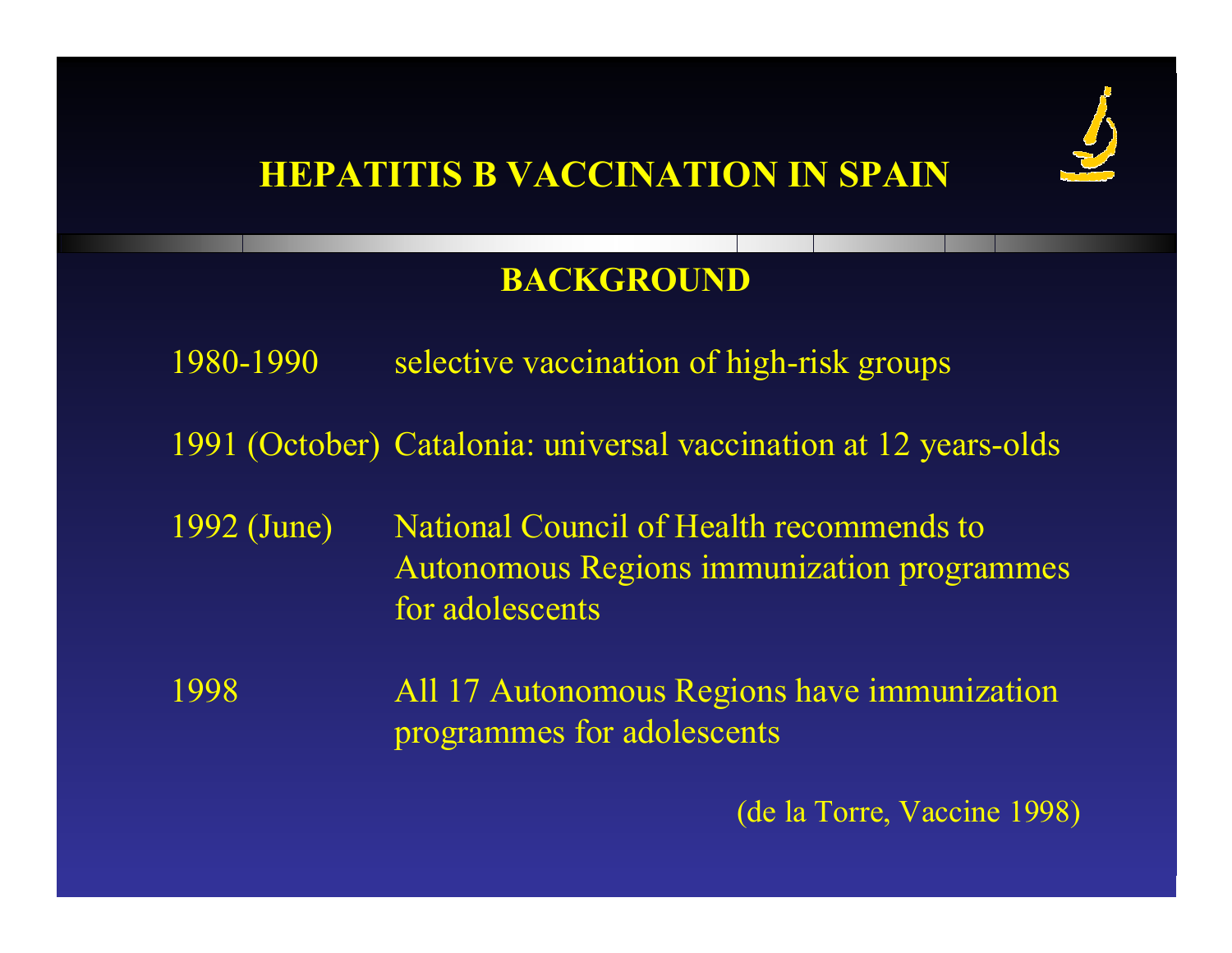

| <b>Spain HB Immunization programmes for adolescents</b> |                                   |  |  |
|---------------------------------------------------------|-----------------------------------|--|--|
|                                                         | Immunization 1996 $(\frac{6}{6})$ |  |  |
| Andalucía                                               | 86                                |  |  |
| Aragón                                                  | 81                                |  |  |
| <b>Asturias</b>                                         | 83                                |  |  |
| <b>Baleares</b>                                         | 79                                |  |  |
| Canarias                                                | 47                                |  |  |
| Cantabria                                               | 25                                |  |  |
| Castilla-La Mancha                                      | 65                                |  |  |
| Castilla y León                                         | 95                                |  |  |
| Cataluña                                                | 80                                |  |  |
| Extremadura                                             | 90                                |  |  |
| Galicia                                                 | not available                     |  |  |
| Murcia                                                  | 90                                |  |  |
| <b>Navarra</b>                                          | 99                                |  |  |
| Pís Vasco                                               | 97                                |  |  |
| Rioja                                                   | 99                                |  |  |
| Valencia                                                | 89                                |  |  |
| Ceuta / Melilla                                         | 74/70                             |  |  |
| <b>Spain mean</b>                                       | 83                                |  |  |
|                                                         | (de la Torre, Vaccine 1998)       |  |  |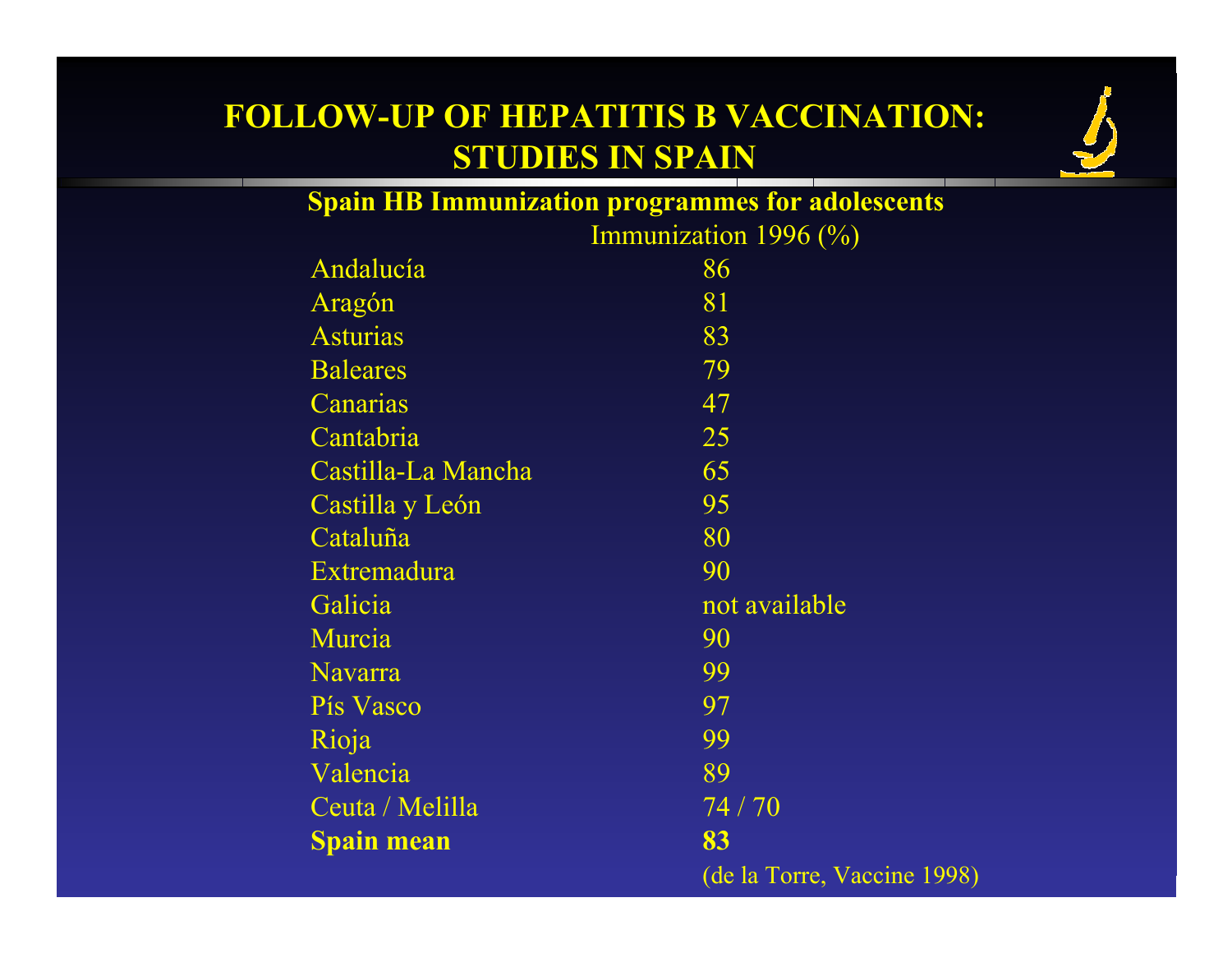

#### **Spain number of Autonomous Regions participating in the adolescent programm from 1991 to 1996**

| Year      | Number of A.R. | Percentage |
|-----------|----------------|------------|
| 1991-1992 |                | 16         |
| 1992-1993 | $\tau$         | 37         |
| 1993-1994 | 10             | 52         |
| 1994-1995 | 14             | 84         |
| 1995-1996 | 16             | 88         |
| 1996-1997 | 17             | 100        |

(de la Torre, Vaccine 1998)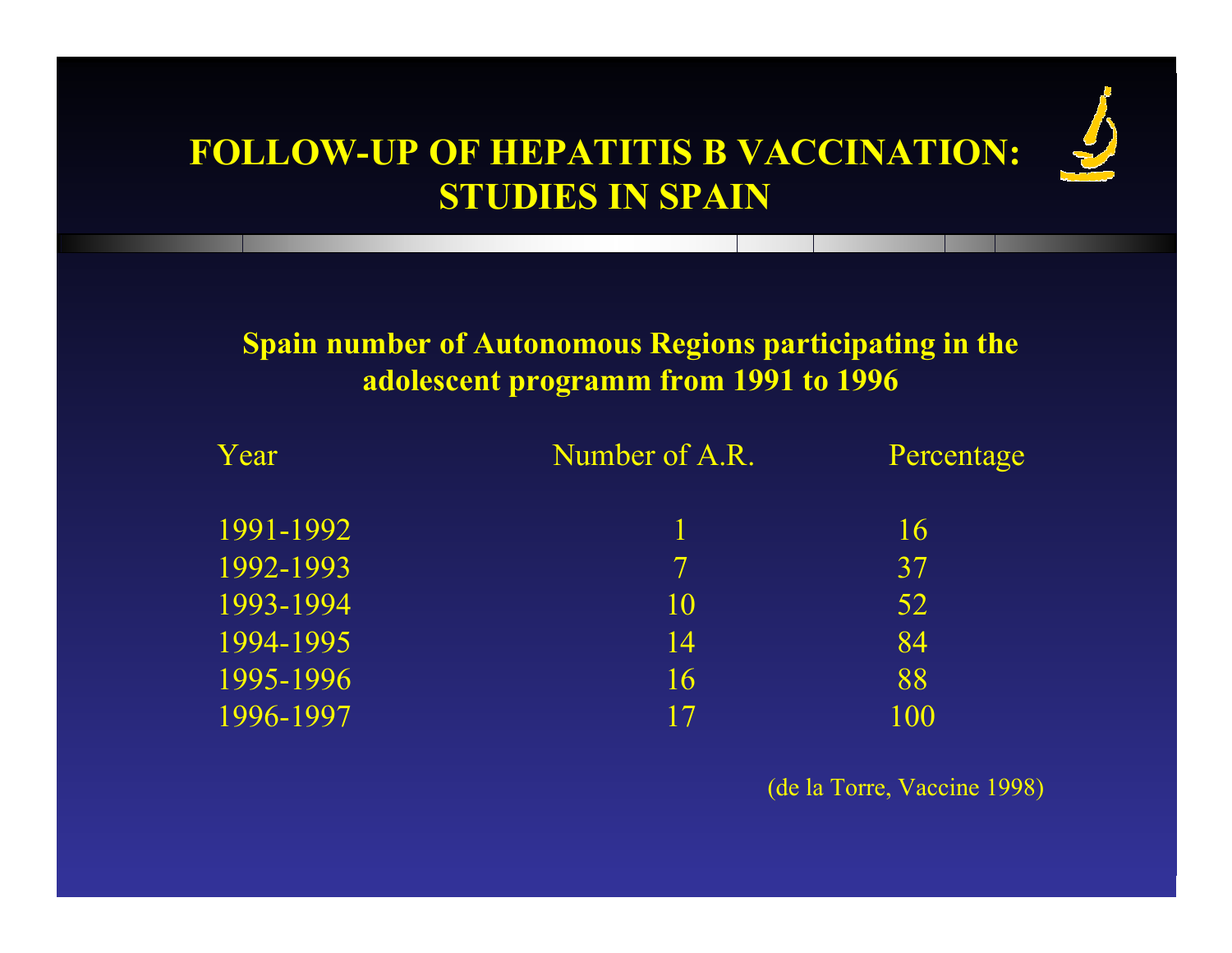

**Hepatitis B V accination in New B orns**

**Recommendation: Universal vaccination in the 17 Autonomous Regions**

**Results:** 98% have received 3 doses of hepatitis B vaccine

(Advisory Board on Vaccination, 2001)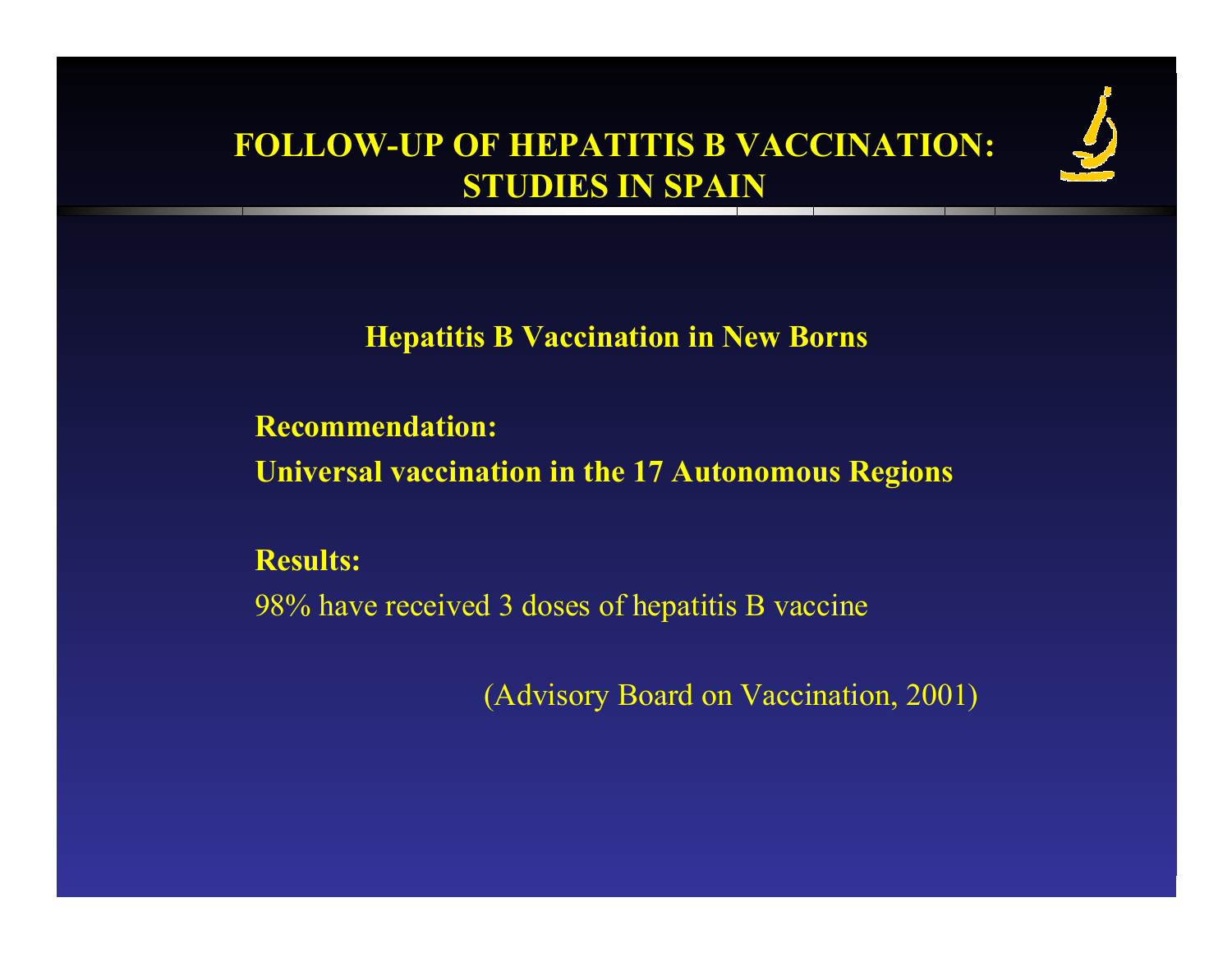

**HB immunization: post-vaccination detection of anti-HBs** 

| Control<br>(years) | $\mathbf n$ | $\frac{0}{0}$<br>cumulative |
|--------------------|-------------|-----------------------------|
| 15                 | 8           | 0,6                         |
| 14                 | 22          | 2,2                         |
| 13                 | 27          | 4,1                         |
| 12                 | 47          | 7,6                         |
| 11                 | 43          | 10,7                        |
| 10                 | 31          | 12,9                        |
| 9                  | 38          | 15,7                        |
| 8                  | 52          | 19,5                        |
| $\tau$             | 64          | 24,1                        |
| 6                  | 57          | 28,3                        |
| 5                  | 95          | 35,2                        |
| $\overline{4}$     | 103         | 42,7                        |
| 3                  | 110         | 50,7                        |
| $\overline{2}$     | 103         | 58,1                        |
| 1                  | 576         | 100                         |
| <b>TOTAL</b>       | 1376        | 100                         |

(JR de Juanes, Hospital 12 de Octubre, Madrid, Spain)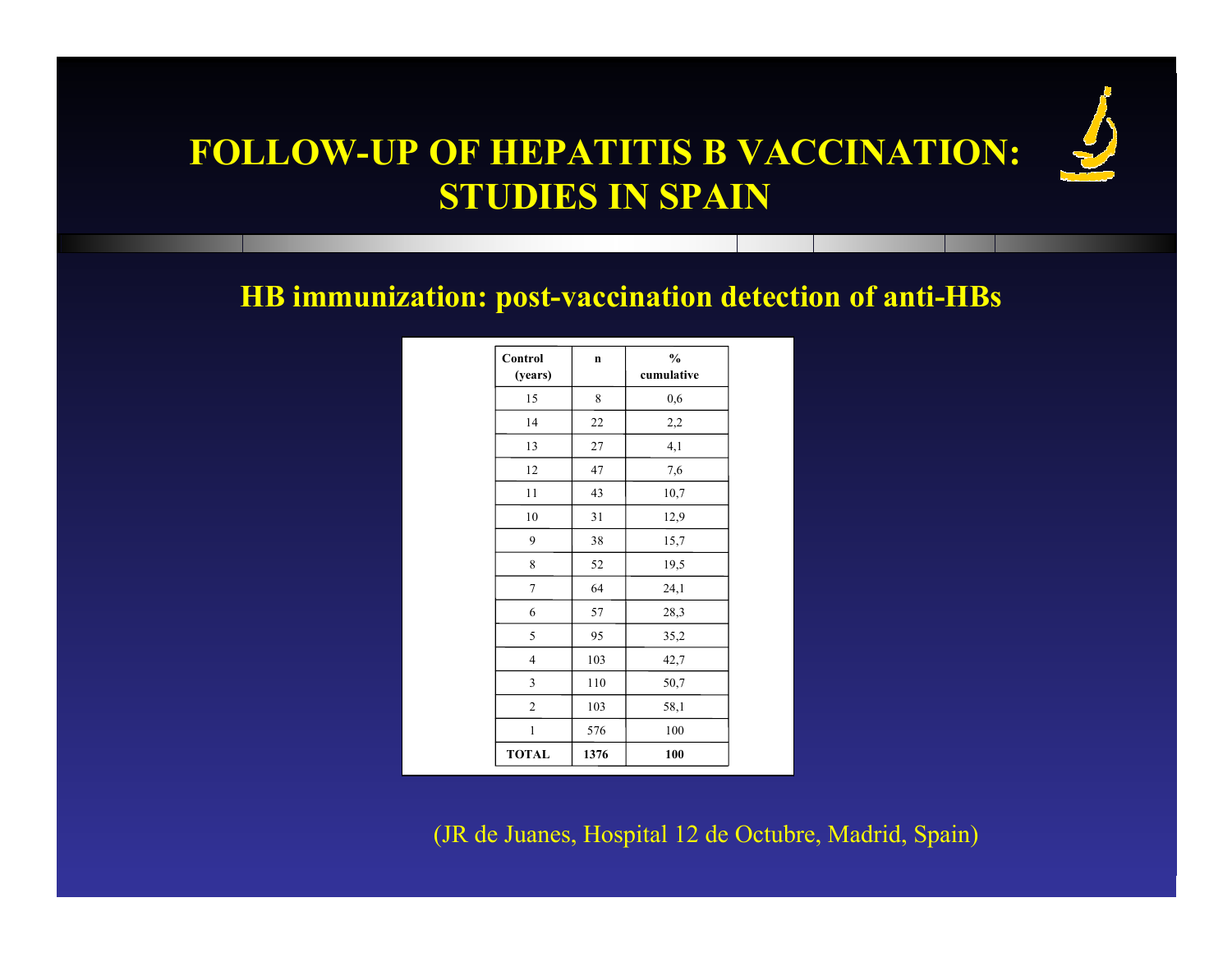

#### **HB immunization: post-vaccination detection of anti-HBs**



(JR de Juanes, Hospital 12 de Octubre, Madrid, Spain)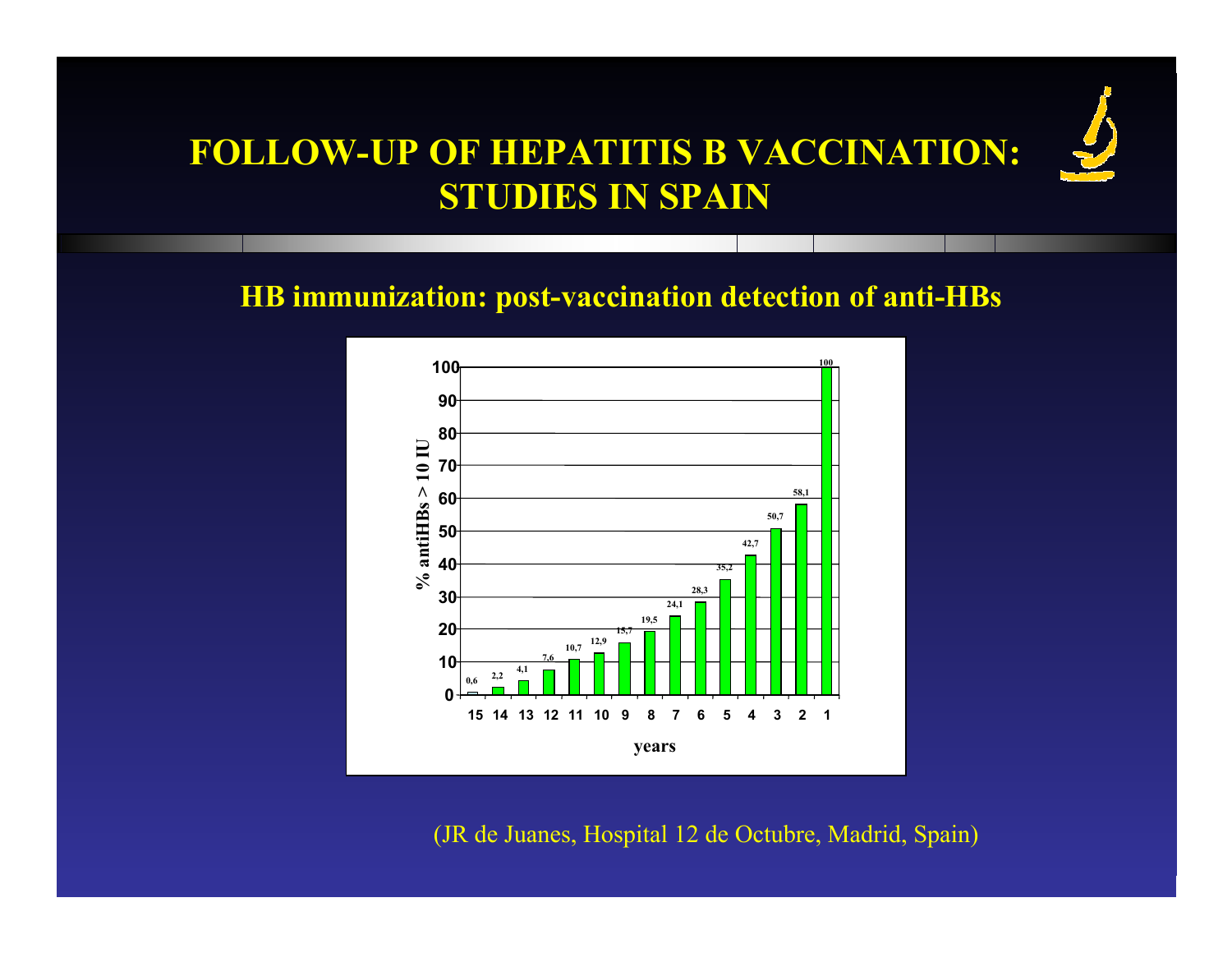

## **HB IMMUNIZATION IN THE AUTONOMOUS REGION OF MADRID**

- 1986selective vaccination of high-risk groups
- 1994universal vaccination of newborns (schedule 0,1,6 months)
- 1996 universal vaccination of adolescents (11 years) schedule 0,2,6 in newborns of HBsAg-negative mother schedule 0,1,6 in newborns of HBs Ag-positive mother + IGHB)



(http://www.madrid.org/sanidad/salud/preven/hepatitisb.htm)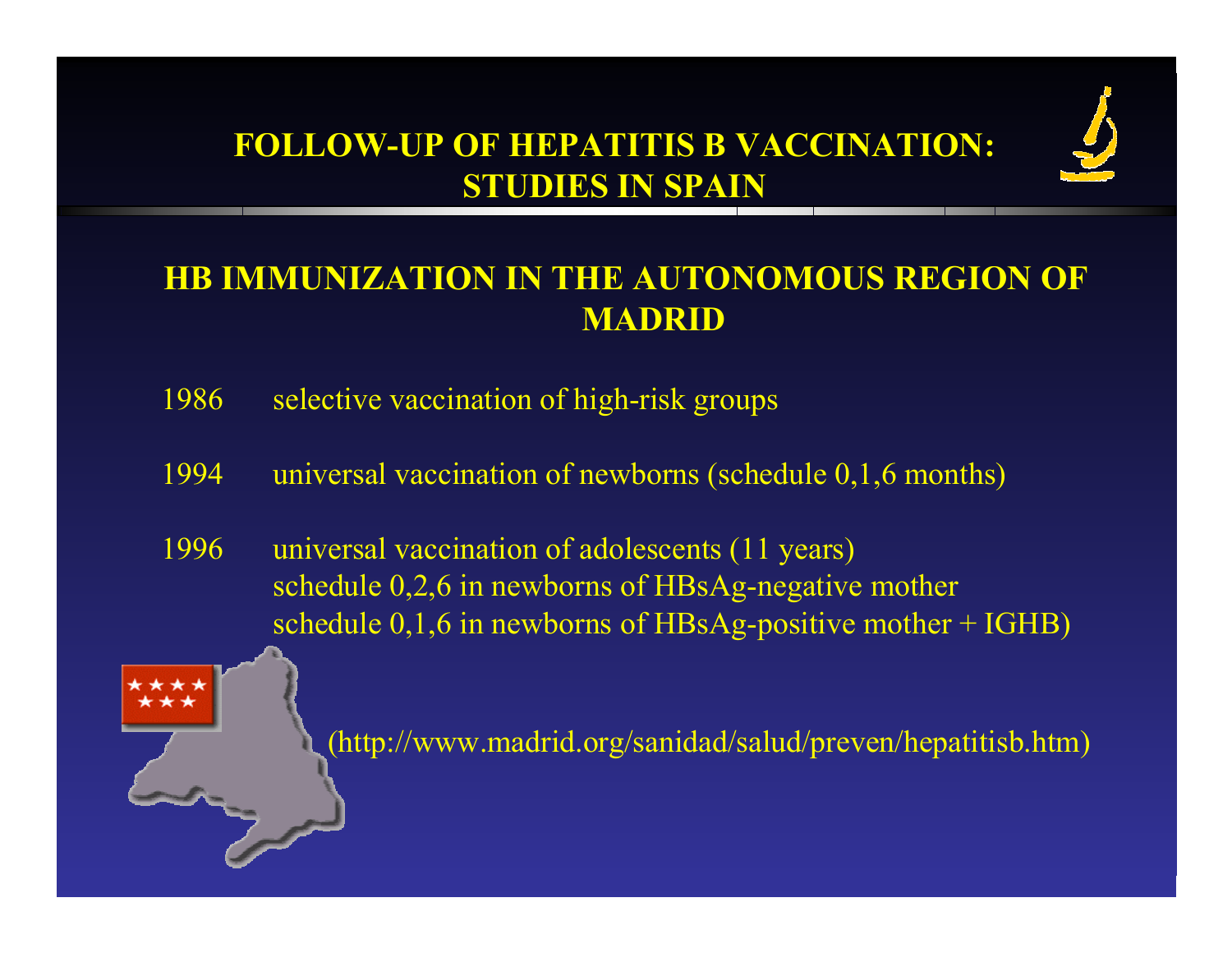



**Seroprevalence Survey of Communicable Diseases in the Autonomous Region of Madrid** 

(Epidemiological Bulletin of the Autonomous Region of Madrid, May 2002)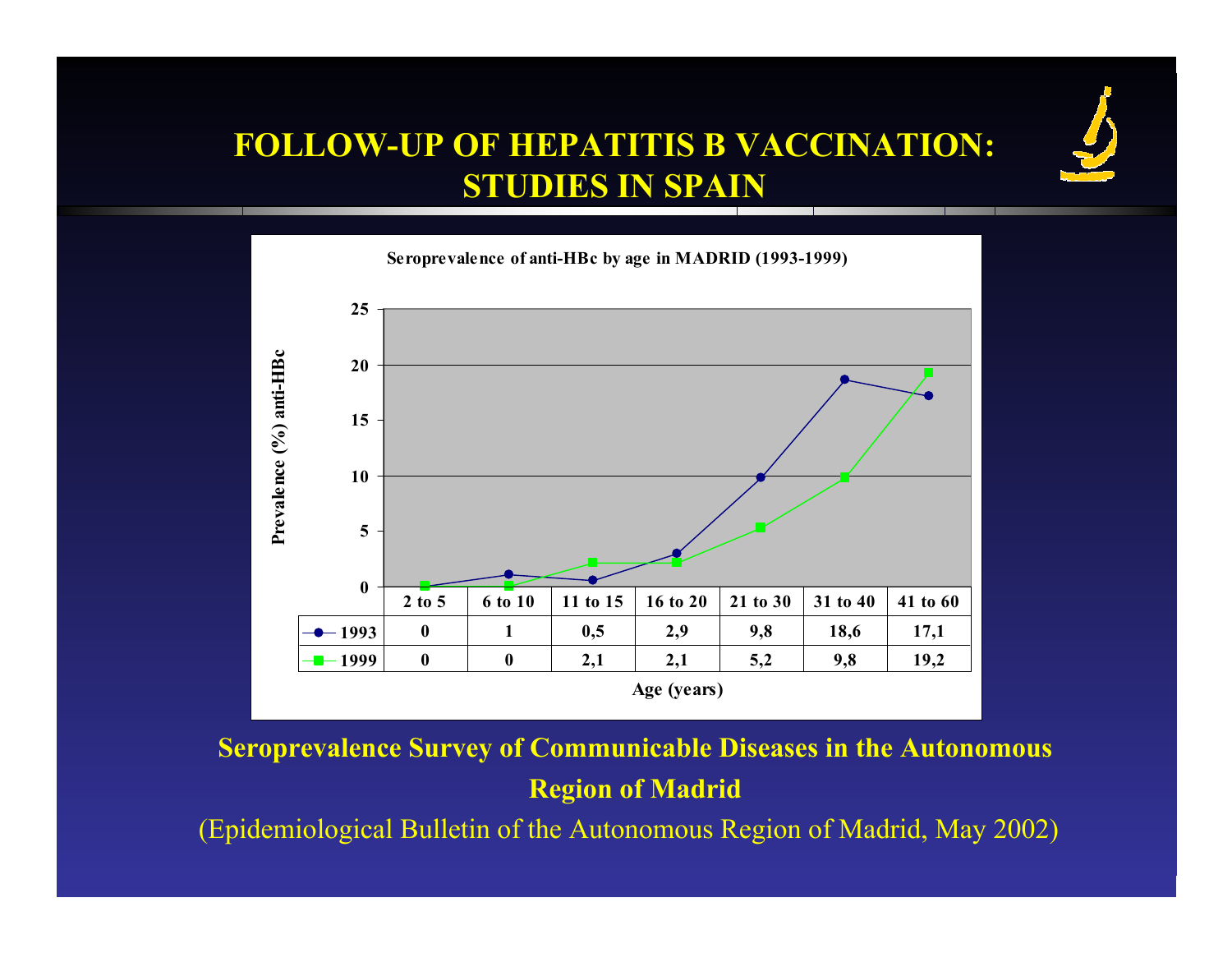



\*Lower immunization rate due to inclusion of HB vaccine in July 1994

**Programme of Public Health in the Autonomous Region of Madrid**  (Department of Health, Autonomous Region of Madrid, 2002)